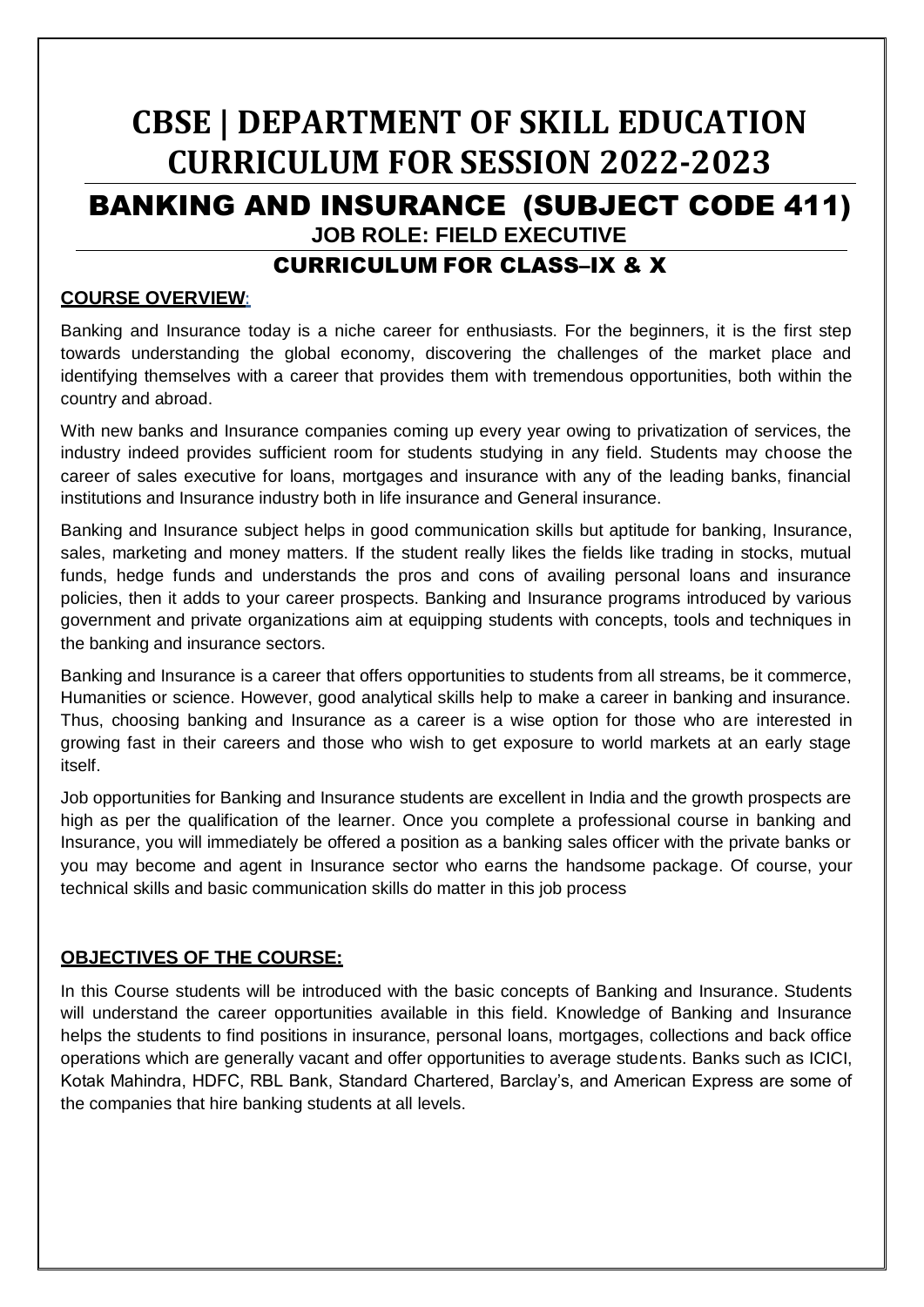#### **Followings are the main objectives of this course:**

- Quantitative Techniques in Banking
- Organizational behavior in Banking organizations
- Taxation of Financial Services
- Laws relating to Banking & Insurance
- Banking and Insurance Services
- Cost Accounting
- Capital Markets
- Management of Financial Services
- **Effective Banking Communication**
- International Business Management in Banking Organizations
- HRM in Banking Organizations
- Strategic Planning in Banking organizations

#### **SALIENT FEATURES**:

- Banking and Insurance professionals are required all year long. After privatization, the requirement for banking professionals has increased manifold.
- Students with different specializations such as Science, Arts and Commerce can apply for jobs with banks and Insurance Sector Companies after equipping themselves with certificates/diplomas that provide them with the basic knowledge required in the banking/ insurance sector organizations.
- Salary packages of students getting placed abroad are really huge and provide excellent scope for professional and personal growth.

# **LIST OF EQUIPMENT AND MATERIALS:**

The list given below is suggestive and an exhaustive list should be prepared by the vocational teacher. Only basic tools, equipment and accessories should be procured by the Institution so that the routine tasks can be performed by the students regularly for practice and acquiring adequate practical experience.

#### **Material required for:**

- 1) Different types of forms available in Banks for loan, mortgage, and locker facilities etc.
- 2) Pay- in- slips, cheques, draft,
- 3) Account opening forms
- 4) KYC forms
- 5) Different types of Insurance policy related forms for
	- a) LIC
	- b) Medi-Claim
	- c) Other General Insurance
- 6) Vouchers
- 7) Customer feedback forms etc.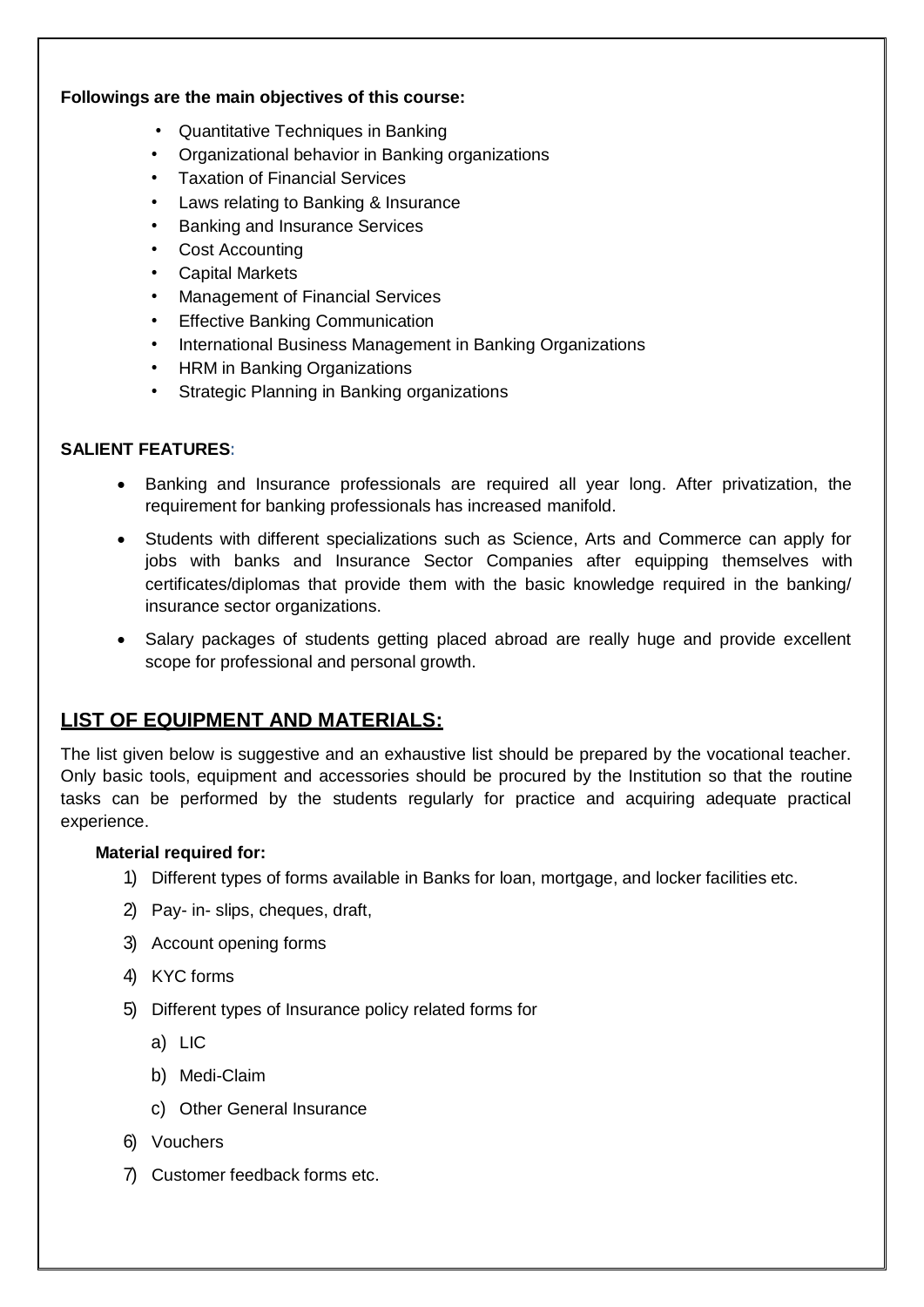#### **Teaching/Training Aids:**

- 1) Computer
- 2) LCD Projector
- 3) Projection Screen
- 4) White/Black Board
- 5) Chart papers

# **CAREER OPPORTUNITIES**:

Students will be able to grab the career opportunities available in this field. Knowledge of Banking and Insurance helps the students to find positions in various banking and insurance sectors. Students may join various private banks students may join.

- $\triangleright$  Front Office / Back office operations
- $\triangleright$  Field jobs
- $\triangleright$  Sales executive jobs
- $\triangleright$  Insurance agency

# **VERTICAL MOBILITY:**

At BBA/B.Com level, students may start their career as a clerk, cashier, banking sales officer; insurance agent etc. and they can reach at higher level over the period of time. Once the student has completed the higher degree course, they can start up their career as a bank probationary officer, Bank manager etc. For the career progression, following career options are available in Banking and Insurance field:

- $\triangleright$  Probationary office
- $\triangleright$  Risk manager
- $\triangleright$  Teacher in concerned field
- Associate Professor
- $\triangleright$  Accountant
- $\triangleright$  Financial Consultant
- $\triangleright$  Insurance agent
- $\triangleright$  Development officer
- $\triangleright$  Branch manager

# **CURRICULUM:**

This course is a planned sequence of instructions consisting of Units meant for developing employability and Skills competencies of students of Class IX and X opting for Skills subject along with other subjects.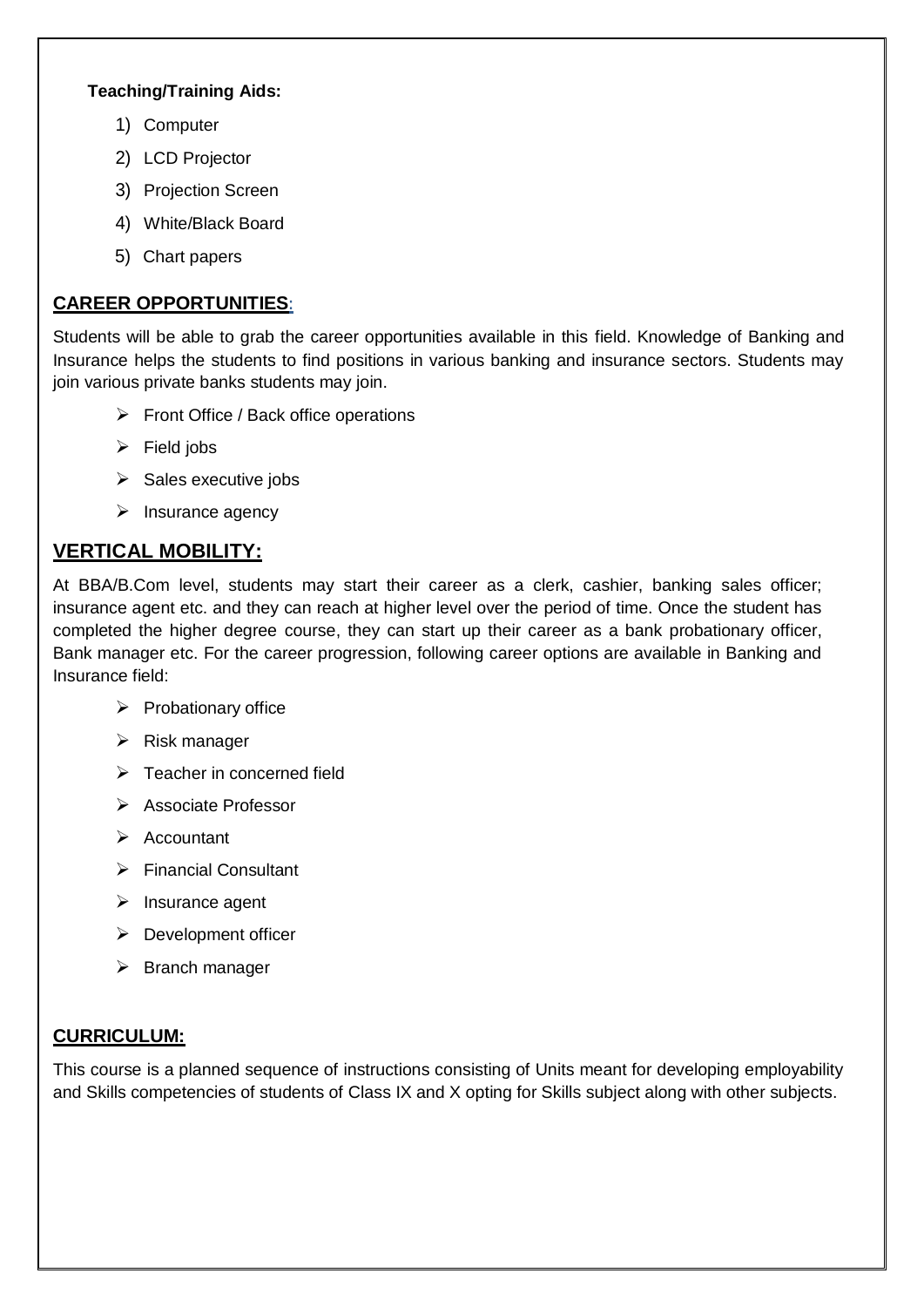|          | <b>BANKING AND INSURANCE (411)</b><br>Class IX (Session 2022-23)<br>Total Marks: 100 (Theory-50 + Practical-50) |              |                                                                  |                                                                             |
|----------|-----------------------------------------------------------------------------------------------------------------|--------------|------------------------------------------------------------------|-----------------------------------------------------------------------------|
|          | <b>UNITS</b>                                                                                                    |              | <b>NO. OF HOURS</b><br>for Theory and<br><b>Practical</b><br>220 | <b>MAX. MARKS</b><br>for<br><b>Theory</b><br>and<br><b>Practical</b><br>100 |
|          | <b>Employability Skills</b>                                                                                     |              |                                                                  |                                                                             |
|          | Unit 1: Communication Skills-I                                                                                  |              | 13                                                               | $\overline{2}$                                                              |
| ⋖        | Unit 2: Self-Management Skills-I                                                                                |              | 07                                                               | $\overline{2}$                                                              |
|          | Unit 3 : ICT Skills-I                                                                                           |              | 13                                                               | $\overline{2}$                                                              |
| Part     | Unit 4 : Entrepreneurial Skills-I                                                                               |              | 10                                                               | $\overline{2}$                                                              |
|          | Unit 5 : Green Skills-I                                                                                         |              | 07                                                               | $\overline{2}$                                                              |
|          |                                                                                                                 | <b>Total</b> | 50                                                               | 10                                                                          |
|          | <b>Subject Specific Skills</b>                                                                                  |              |                                                                  |                                                                             |
|          | Unit 1: Introduction to Banking                                                                                 |              | 10                                                               | 05                                                                          |
| <u>ന</u> | Unit 2: Deposit Accounts                                                                                        |              | 25                                                               | 10                                                                          |
|          | Unit 3: Utility Service of Banking                                                                              |              | 25                                                               | 10                                                                          |
| Part     | Unit 4: Introduction to Insurance                                                                               |              | 30                                                               | 10                                                                          |
|          | Unit 5: Insurance Organization                                                                                  |              | 10                                                               | 05                                                                          |
|          |                                                                                                                 | <b>Total</b> | 100                                                              | 40                                                                          |
|          | <b>Practical Work</b>                                                                                           |              |                                                                  |                                                                             |
| ပ        | Project                                                                                                         |              | 70                                                               | 10                                                                          |
|          | Viva                                                                                                            |              |                                                                  | 05                                                                          |
| Part     | <b>Practical File</b>                                                                                           |              |                                                                  | 15                                                                          |
|          | Demonstration of skill competency via<br><b>Lab Activities</b>                                                  |              |                                                                  | 20                                                                          |
|          |                                                                                                                 | <b>Total</b> | 70                                                               | 50                                                                          |
|          | <b>GRAND TOTAL</b>                                                                                              |              | 220                                                              | 100                                                                         |

**NOTE: The detailed Curriculum/ Topics to be covered under Part A: Employability Skills can be downloaded from CBSE website**.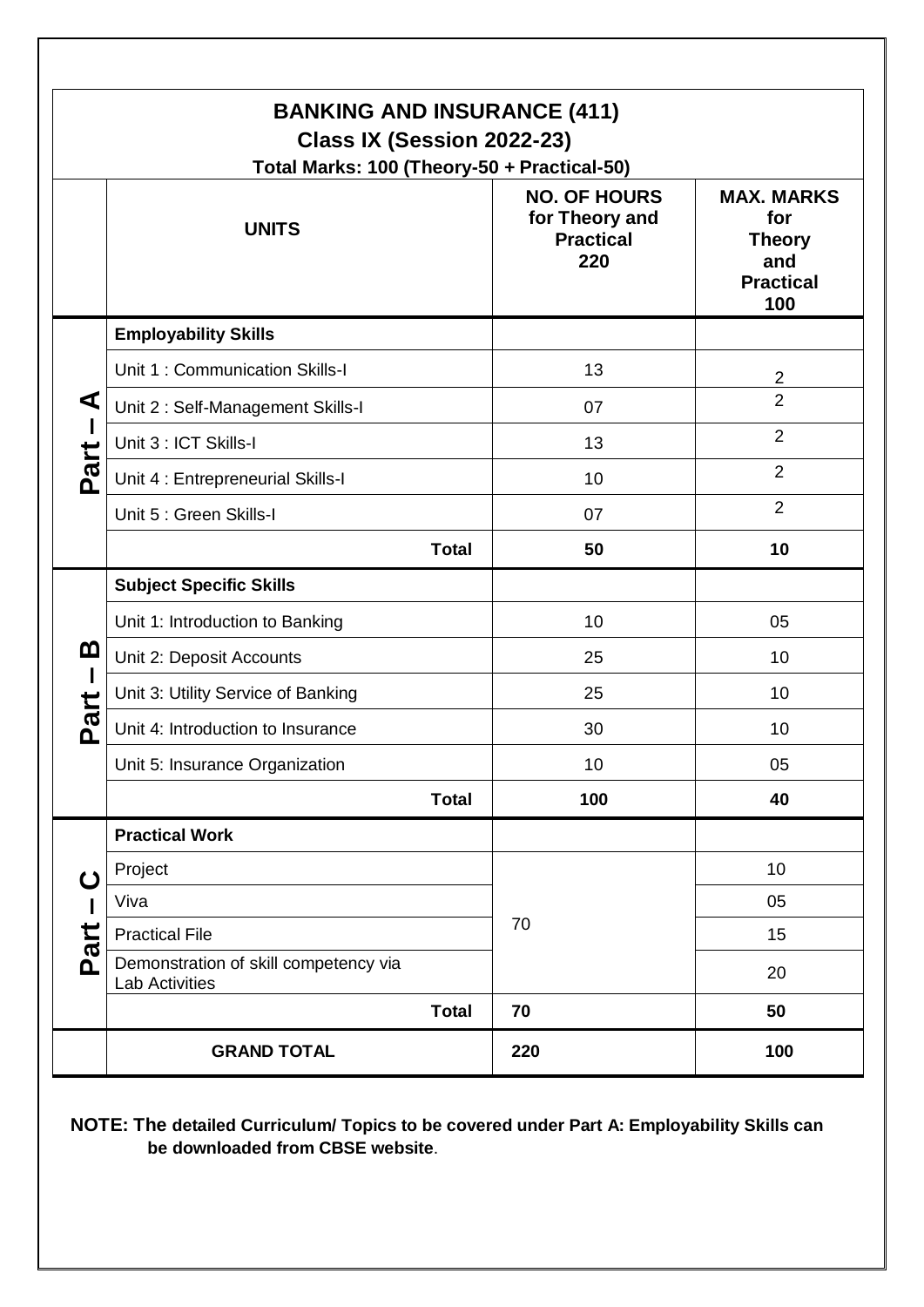|        | <b>BANKING AND INSURANCE (411)</b><br>Class X (Session 2022-23) |                                                                  |                                                         |
|--------|-----------------------------------------------------------------|------------------------------------------------------------------|---------------------------------------------------------|
|        | Total Marks: 100 (Theory-50 + Practical-50)<br><b>UNITS</b>     | <b>NO. OF HOURS</b><br>for Theory and<br><b>Practical</b><br>220 | <b>MAX. MARKS</b><br>for Theory<br>and Practical<br>100 |
|        | <b>Employability Skills</b>                                     |                                                                  |                                                         |
|        | Unit 1: Communication Skills-II*                                | 13                                                               | $\qquad \qquad \blacksquare$                            |
| Part A | Unit 2: Self-Management Skills-II                               | 07                                                               | 3                                                       |
|        | Unit 3 : ICT Skills-II                                          | 13                                                               | 3                                                       |
|        | Unit 4 : Entrepreneurial Skills-II                              | 10                                                               | 4                                                       |
|        | Unit 5 : Green Skills-II*                                       | 07                                                               |                                                         |
|        | <b>Total</b>                                                    | 50                                                               | 10                                                      |
|        | <b>Subject Specific Skills</b>                                  |                                                                  |                                                         |
|        | Unit 1: Laws relating to Negotiable<br>Instruments              | 10                                                               | 05                                                      |
|        | Unit 2: Lending Functions of a Bank                             | 25                                                               | 10                                                      |
| Part B | Unit 3: Utility Services of a Bank                              | 25                                                               | 10                                                      |
|        | Unit 4: Life Insurance Products                                 | 30                                                               | 10                                                      |
|        | Unit 5: General Insurance                                       | 10                                                               | 05                                                      |
|        | <b>Total</b>                                                    | 100                                                              | 40                                                      |
|        | <b>Practical Work</b>                                           |                                                                  |                                                         |
|        | Project                                                         |                                                                  | 10                                                      |
|        | Viva                                                            |                                                                  | 05                                                      |
|        | <b>Practical File</b>                                           | 70                                                               | 15                                                      |
| ρ<br>Δ | Demonstration of skill competency<br>via Lab Activities         |                                                                  | 20                                                      |
|        | <b>Total</b>                                                    | 70                                                               | 50                                                      |
|        | <b>GRAND TOTAL</b>                                              | 220                                                              | 100                                                     |

**Note: \* marked units are to be assessed through Internal Assessment/ Student Activities. They are not to be assessed in Theory Exams.**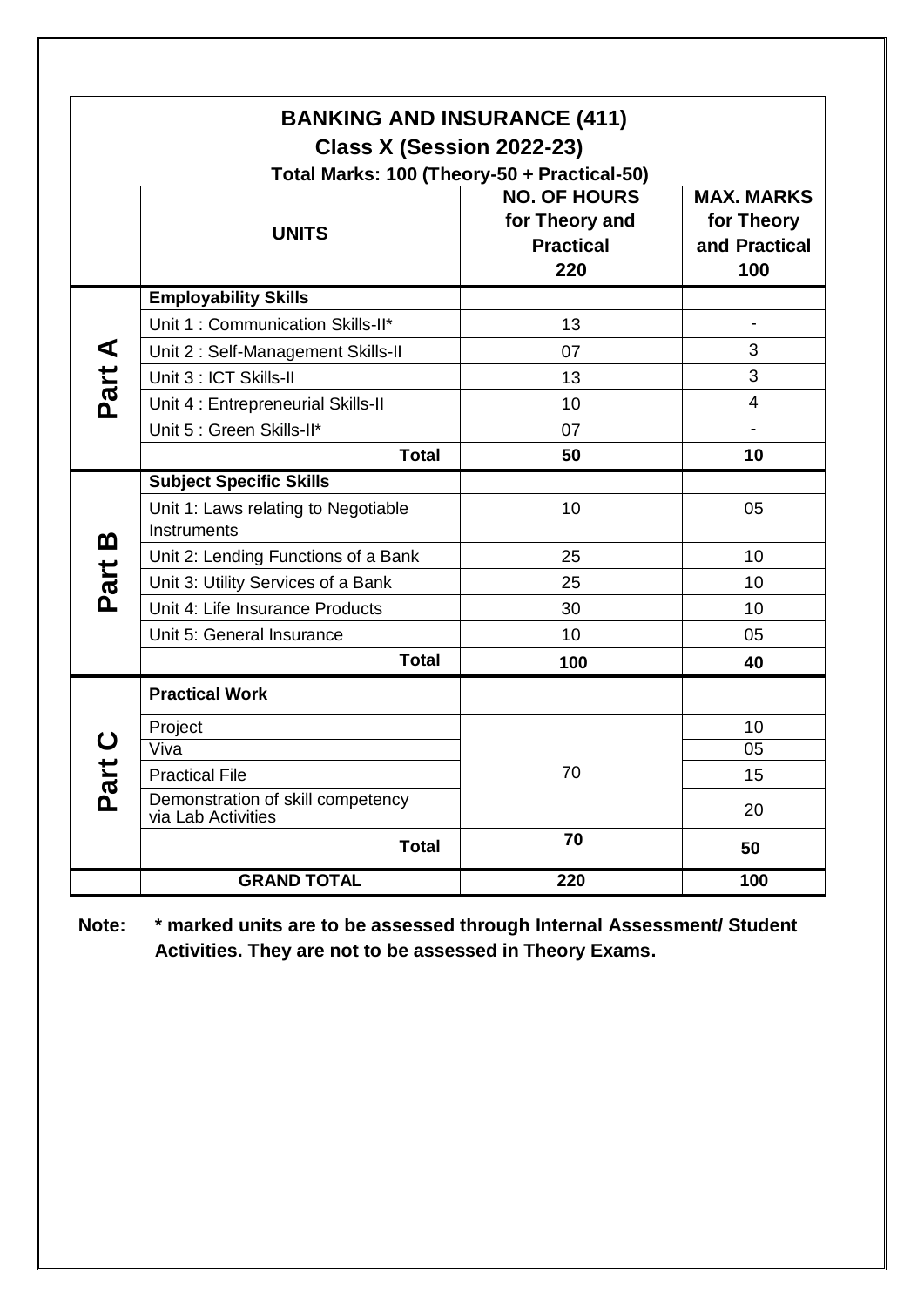#### **DETAILED CURRICULUM/TOPICS:**

# **Part-A: EMPLOYABILITY SKILLS**

| S. No. Units |                                                            | <b>Duration in Hours</b> |
|--------------|------------------------------------------------------------|--------------------------|
| 1.           | Unit 1: Communication Skills-II*                           | 10                       |
| 2.           | Unit 2: Self-management Skills-II                          | 10                       |
| 3.           | Unit 3: Information and Communication Technology Skills-II | 10                       |
| 4.           | Unit 4: Entrepreneurial Skills-II                          | 15                       |
| 5.           | Unit 5: Green Skills-II*                                   | 05                       |
|              | <b>TOTAL DURATION</b>                                      | 50                       |

# **Note: \* marked units are to be assessed through Internal Assessment/ Student Activities. They are not to be assessed in Theory Exams.**

 **The detailed Curriculum/ Topics to be covered under Part A: Employability Skills can be downloaded from CBSE website**.

#### **Part-B – SUBJECT SPECIFIC SKILLS**

| <b>S. No.</b> | <b>Units</b>                                    | <b>Duration in Hours</b> |
|---------------|-------------------------------------------------|--------------------------|
| 1.            | Unit 1: Laws relating to Negotiable Instruments | 10                       |
| 2.            | Unit 2: Lending Functions of a Bank             | 25                       |
| 3.            | Unit 3: Utility Services of a Bank              | 25                       |
| 4.            | Unit 4: Life Insurance Products                 | 30                       |
| 5.            | Unit 5: General Insurance                       | 10                       |
|               | <b>TOTAL DURATION</b>                           | 100                      |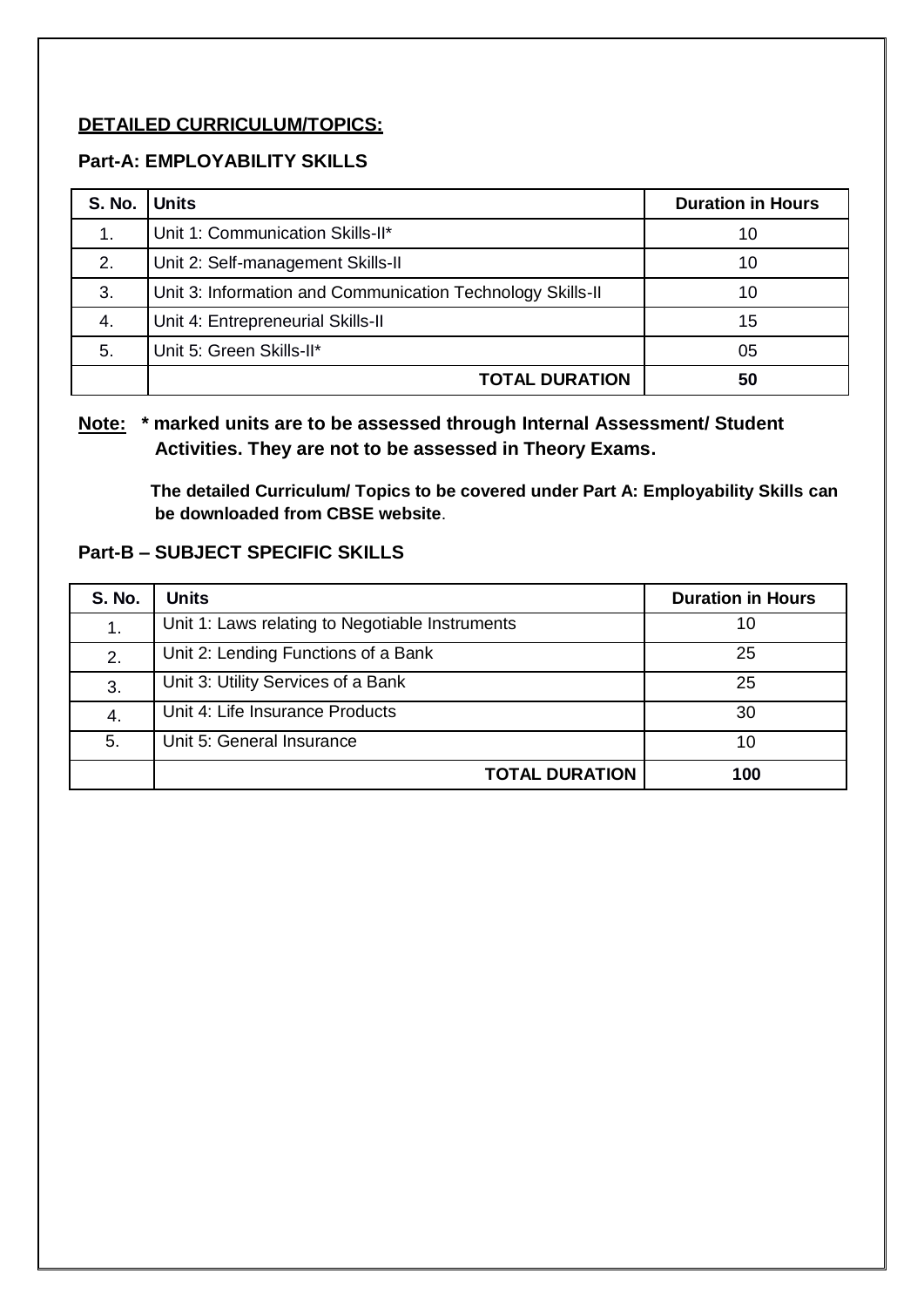| <b>S. No.</b> | <b>Unit</b>                 | <b>Sessions</b>                                                                                                      |
|---------------|-----------------------------|----------------------------------------------------------------------------------------------------------------------|
| 1.            | Laws relating to negotiable | 1.1. Introduction to Negotiable Instruments.                                                                         |
|               | instruments (NIS)           | 1.2. Types of Negotiable Instruments                                                                                 |
|               |                             | 1.3. Parties to the bill of exchange                                                                                 |
|               |                             | • 1.4. Crossing of Cheques*                                                                                          |
| 2.            | Lending functions of a bank | 2.1 Types of Advances- Secured & Unsecured                                                                           |
|               |                             | 2.2. Loans: Short, Medium and Long Term                                                                              |
|               |                             | 2.3. Methods of Granting Advances                                                                                    |
| 3.            | Utility services of a bank  | 3.1 Remittance through Bank Drafts                                                                                   |
|               |                             | • 3.2. E Banking*<br>3.3. Internet Banking                                                                           |
|               |                             | 3.4. Safe Deposit Lockers                                                                                            |
| 4.            | Life insurance product      | 4.1 Life Insurance - Meaning                                                                                         |
|               |                             | 4.2. Features of Life Insurance                                                                                      |
|               |                             | 1.3. Advantages of Life Insurance                                                                                    |
|               |                             | 4.4. Importance of Life Insurance Policies                                                                           |
|               |                             | 4.5. Types of Life Insurance Policies.                                                                               |
|               |                             | • 4.6. Procedure of taking Life Insurance Policies*<br>4.7. Nomination and Assignment of Life Insurance<br>Policies. |
| 5.            | General insurance           | 5.1General Insurance - Meaning.                                                                                      |
|               |                             | 5.2. Importance of General Insurance                                                                                 |
|               |                             | 5.3. Types of General Insurance Policies                                                                             |
|               |                             | 5.4. Fire Insurance.                                                                                                 |
|               |                             | 5.5. Marine Insurance                                                                                                |
|               |                             | 5.6. Motor Vehicle Insurance.                                                                                        |
|               |                             | 5.7. Health Insurance                                                                                                |
|               |                             | 5.8. Theft & Burglary Insurance                                                                                      |
|               |                             | 5.9. Procedure for taking Fire Insurance Policy*<br>5.10. Procedure for taking Marine Insurance*<br><b>Policy</b>    |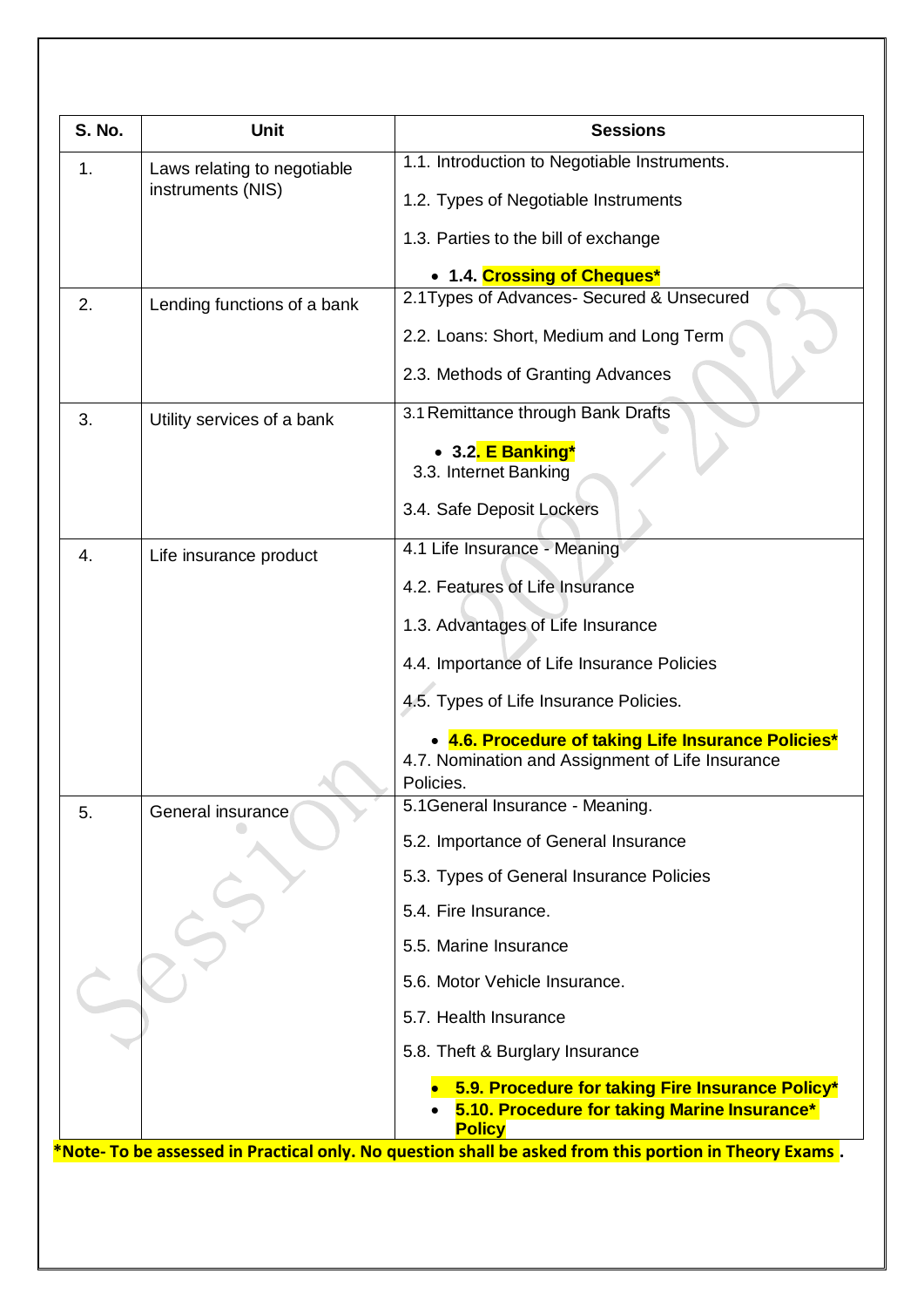# **PRACTICAL GUIDELINES FOR CLASS IX**

# **Assessment of performance:**

The two internal examiners, assigned for the conduct and assessment of Practical Examinations each in Secondary School Curriculum (Under NSQF). Question for the viva examinations should be conducted by both the examiners. Question to be more of General nature, project work or the curriculum. Investigatory Project especially those that show considerable amount of effort and originality, on the part of the student, should get suitable high marks, while project of a routine or stereotyped nature should only receive MEDIOCRE marks.

# **Procedure for Record of Marks in the Practical answer-books:**

The examiner will indicate separately marks of practical examination on the title page of the answerbooks under the following heads:-

# **Project -10 marks**

Projects for the final practical is given below .Student may be assigned

# **Viva based on Project -05 marks**

The teacher conducting the final practical examination may ask verbal questions related to the project, if any, done by the student. Alternatively, if no project has been assigned to the students, viva may be based on questions of practical nature from the field of subject as per the Curriculum

#### **Practical File -15 Marks**

Students to make a power point presentation / assignment  $\overline{I}$  practical file / report. Instructor shall assign them any outlet to study the elements in retailing.

#### **Suggested list of Practical –**

- 1. Student of Class IX wish to open an account in the nearest bank. Which nature of account is most suitable for you? Give reasons in support of your answers. Explain the procedure followed by you to open such kind of account. Also collect various forms used for banking purpose like pay in slips, withdrawal slips, form for draft, Account opening form etc. and paste duly filled forms in your Project file.
- 2. Suppose you are an agent of LIC of India, collect various details of your organization and present a picture of your organization in such a way that the customers should be attracted. Explain the importance of Insurance policy to your client.
- 3. Explain the procedure followed by you to open such kind of account. Also collect various forms used for banking purpose like pay in slips, withdrawal slips, form for draft, Account opening form etc. and paste duly filled forms in your Project file.

# **Demonstration of skill competency in Lab Activities -20 marks**

#### **Guidelines for Project Preparation:**

# **The final project work should encompass chapters on:**

- a) Introduction,
- b) Identification of core and advance issues,
- c) Learning and understanding and
- d) Observation during the project period.